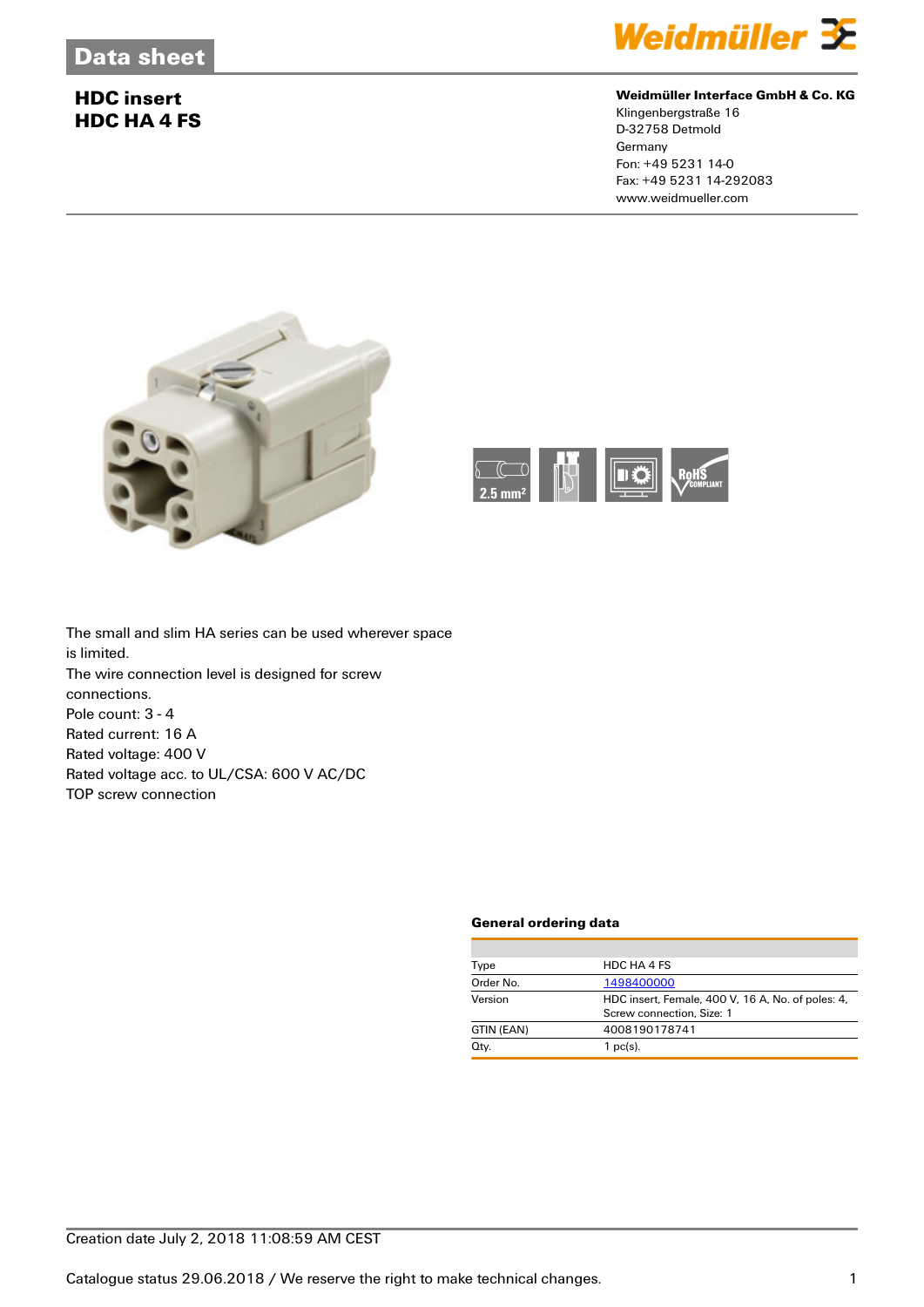# **HDC insert HDC HA 4 FS**

# **Technical data**

**Dimensions and weights**



### **Weidmüller Interface GmbH & Co. KG**

Klingenbergstraße 16 D-32758 Detmold Germany Fon: +49 5231 14-0 Fax: +49 5231 14-292083

| Length                                                  | $21$ mm               | Length (inches)                                         | 0.827 inch                                                         |
|---------------------------------------------------------|-----------------------|---------------------------------------------------------|--------------------------------------------------------------------|
| Width                                                   | $21$ mm               | Width (inches)                                          | 0.827 inch                                                         |
| Height                                                  | 36.5 mm               | Height (inches)                                         | 1.437 inch                                                         |
| Net weight                                              | 23 <sub>g</sub>       |                                                         |                                                                    |
| Temperatures                                            |                       |                                                         |                                                                    |
|                                                         | -40 ℃  125 ℃          |                                                         |                                                                    |
| Limit temperature                                       |                       |                                                         |                                                                    |
| General data                                            |                       |                                                         |                                                                    |
|                                                         |                       |                                                         |                                                                    |
| Conductor cross-section                                 | $2.5$ mm <sup>2</sup> | Insulating material                                     | PC glass-fibre reinforced<br>(UL-listed and railway-<br>certified) |
| Insulating material group                               | Illa                  | Insulation resistance                                   | $10^{10}$ $\Omega$                                                 |
| Material                                                | Copper alloy          | Max. torque for main contact                            | $0.5$ Nm                                                           |
| No. of poles                                            | $\overline{4}$        | Plugging cycles, silver                                 | $\geq 500$                                                         |
| Pollution severity                                      | 3                     | Rated current (DIN EN 61984)                            | 16 A                                                               |
| Rated impulse voltage (DIN EN 61984)                    | 4 <sub>kV</sub>       | Rated voltage (DIN EN 61984)                            | 400 V                                                              |
| Rated voltage according to UL/CSA                       | 600 V AC/DC           | Series                                                  | <b>HA</b>                                                          |
| Size                                                    | 1                     | Surface finish                                          | Silver passivated                                                  |
| Type                                                    | Female                | UL 94 flammability rating                               | $V-0$                                                              |
| Volume resistance                                       | ≤ 2mΩ                 |                                                         |                                                                    |
| <b>Connection data PE</b>                               |                       |                                                         |                                                                    |
|                                                         |                       |                                                         |                                                                    |
| Blade size, slotted (PE connection)                     | $SD$ 0.6 $\times$ 3.5 | <b>Connection type PE</b>                               | Screw connection                                                   |
| Fixing screw                                            | M <sub>3</sub>        | Rated cross-section                                     | $2.5$ mm <sup>2</sup>                                              |
| Stripping length PE connection                          | 15 mm                 | Tightening torque, max. PE connection                   | $0.5$ Nm                                                           |
| Wire connection cross section, finely                   |                       | Wire connection cross-section, finely                   |                                                                    |
| stranded, max.                                          | $2.5$ mm <sup>2</sup> | stranded, min.                                          | $0.5$ mm <sup>2</sup>                                              |
| Wire cross section, AWG (PE), max.                      | <b>AWG 14</b>         | Wire cross section, AWG (PE), min.                      | <b>AWG 20</b>                                                      |
| Wire cross-section, solid, max.                         | $2.5$ mm <sup>2</sup> | Wire cross-section, solid, min.                         | $0.5$ mm <sup>2</sup>                                              |
| Version                                                 |                       |                                                         |                                                                    |
|                                                         |                       |                                                         |                                                                    |
| Blade size, slotted (screw connection)                  | SD 0.6 x 3.5          | Clamping screw                                          | M <sub>3</sub>                                                     |
| Conductor cross-section, max.                           | $2.5$ mm <sup>2</sup> | Conductor cross-section, min.                           | $0.5$ mm <sup>2</sup>                                              |
| Material                                                | Copper alloy          | Max. torque for main contact                            | $0.5$ Nm                                                           |
| Size                                                    | $\mathbf{1}$          | Stripping length, rated connection                      | $15 \text{ mm}$                                                    |
| Surface finish                                          | Silver passivated     | Type of connection                                      | Screw connection                                                   |
| Volume resistance                                       | ≤ 2mΩ                 | Wire connection cross section AWG.<br>max.              | <b>AWG 14</b>                                                      |
| Wire connection cross section AWG,<br>min.              | <b>AWG 20</b>         | Wire connection cross section, finely<br>stranded, max. | $2.5$ mm <sup>2</sup>                                              |
| Wire connection cross-section, finely<br>stranded, min. | $0.5$ mm <sup>2</sup> | Wire cross-section, solid, max.                         | $2.5$ mm <sup>2</sup>                                              |

Wire cross-section, solid, min.  $0.5 \text{ mm}^2$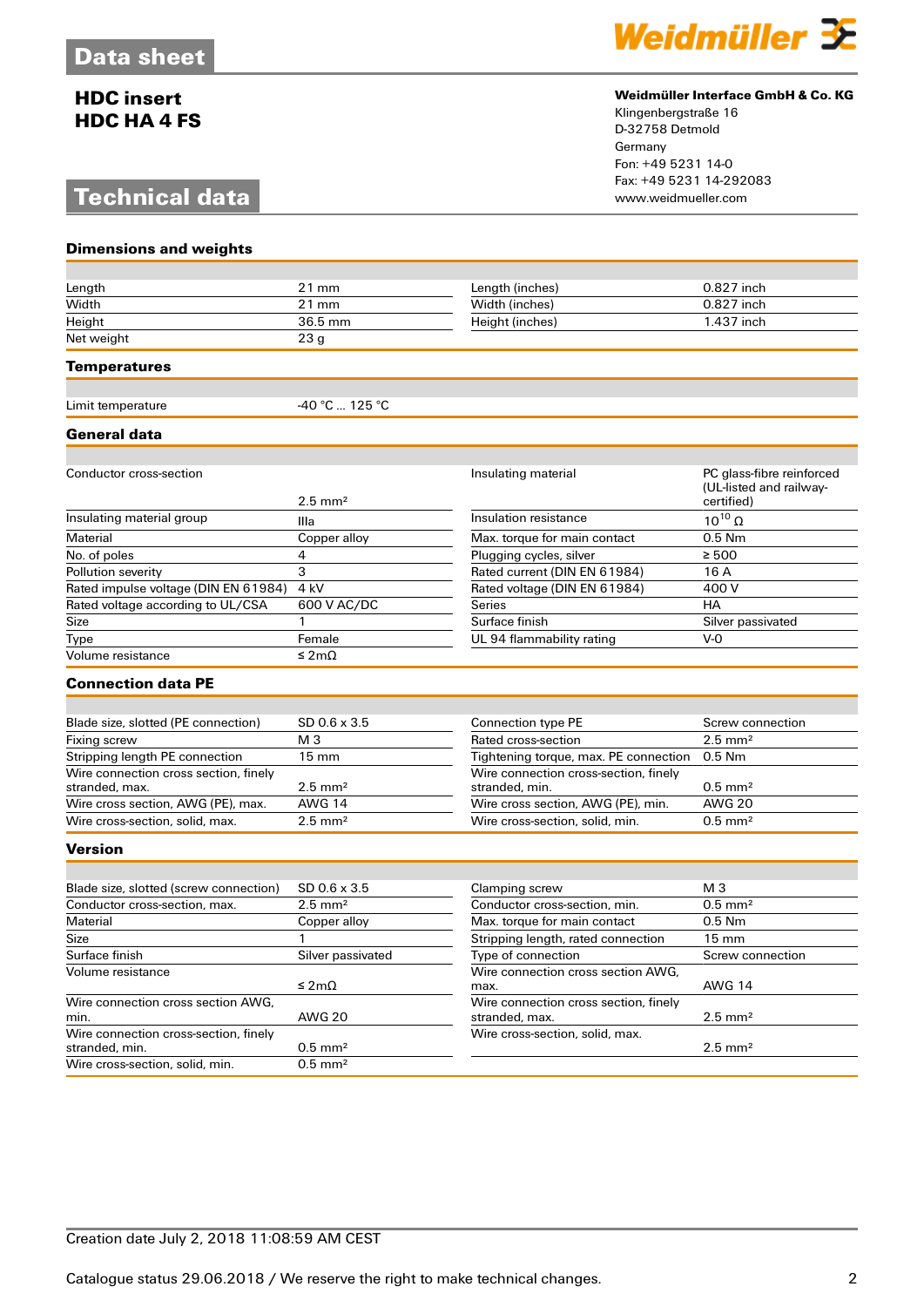# **HDC insert HDC HA 4 FS**

**Classifications**

# **Technical data**



## **Weidmüller Interface GmbH & Co. KG**

Klingenbergstraße 16 D-32758 Detmold Germany Fon: +49 5231 14-0 Fax: +49 5231 14-292083

| ETIM 3.0      | EC001121    | ETIM 4.0   | EC000438    |
|---------------|-------------|------------|-------------|
| ETIM 5.0      | EC000438    | ETIM 6.0   | EC000438    |
| <b>UNSPSC</b> | 30-21-18-01 | eClass 5.1 | 27-14-34-19 |
| eClass 6.2    | 27-26-12-04 | eClass 7.1 | 27-44-02-05 |
| eClass 8.1    | 27-44-02-05 | eClass 9.0 | 27-44-02-05 |
| eClass 9.1    | 27-44-02-05 |            |             |

### **Product information**

| Descriptive text technical data | Rated voltage line-to-earth: 230 V                                                    |  |
|---------------------------------|---------------------------------------------------------------------------------------|--|
|                                 | Rated voltage line-to-line: 400 V. Only use wire end ferrules without plastic collar. |  |
| Descriptive text accessories    | Accessories, see chapter J - Tools, see chapter K                                     |  |

#### **Approvals**

Approvals



|  | $\mathcal{L}^{\text{max}}_{\text{max}}$ and $\mathcal{L}^{\text{max}}_{\text{max}}$ and $\mathcal{L}^{\text{max}}_{\text{max}}$ and $\mathcal{L}^{\text{max}}_{\text{max}}$ |  |
|--|-----------------------------------------------------------------------------------------------------------------------------------------------------------------------------|--|
|  |                                                                                                                                                                             |  |
|  |                                                                                                                                                                             |  |
|  |                                                                                                                                                                             |  |
|  |                                                                                                                                                                             |  |
|  |                                                                                                                                                                             |  |
|  |                                                                                                                                                                             |  |
|  |                                                                                                                                                                             |  |

| <b>Downloads</b>        |                          |  |
|-------------------------|--------------------------|--|
|                         |                          |  |
| Brochure/Catalogue      | CAT 3 HDC 17/18 EN       |  |
|                         | FL FIELDWIRING EN        |  |
| <b>Engineering Data</b> | EPLAN, WSCAD, Zuken E3.S |  |